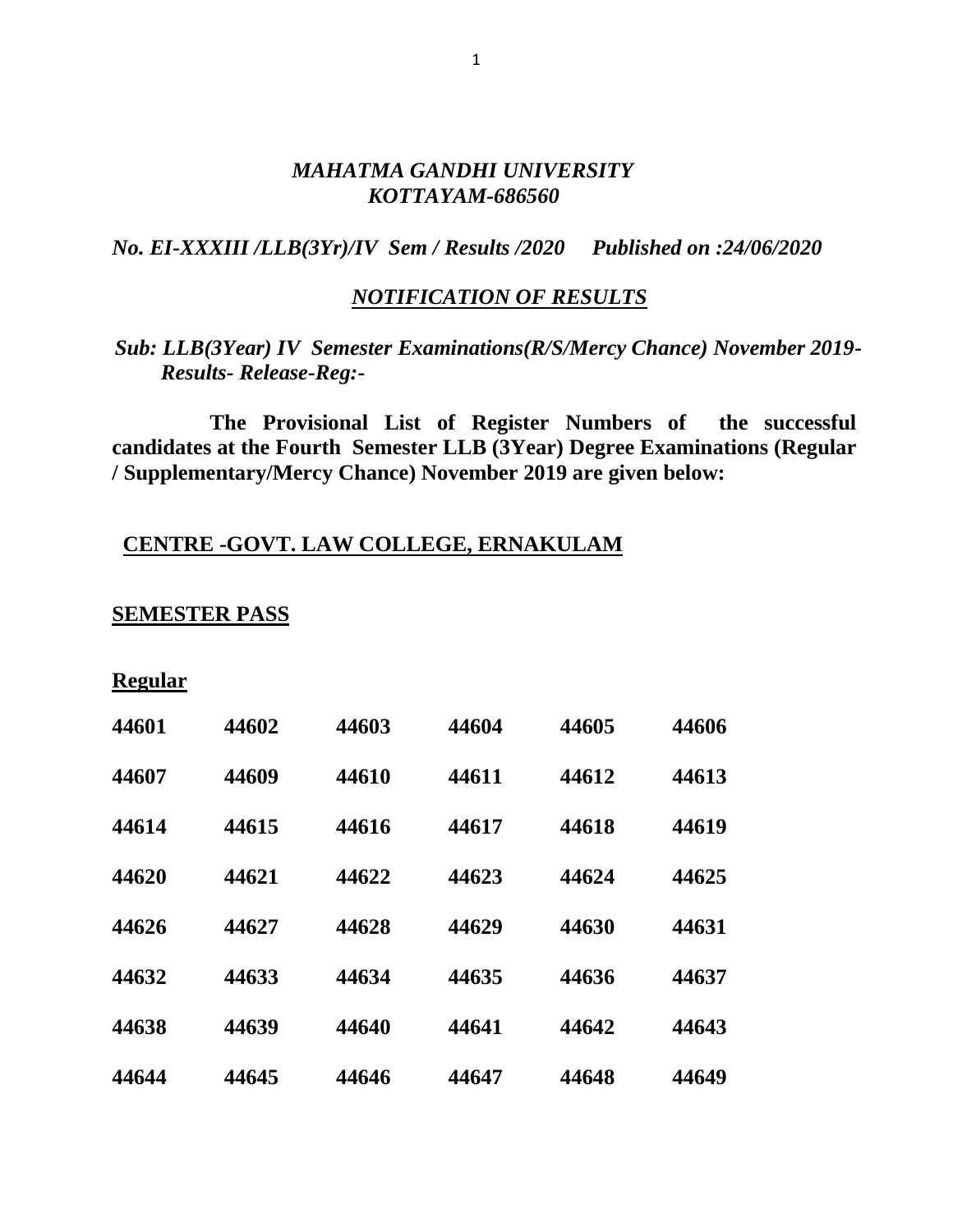| 44650                                    | 44651 | 44653                | 44654 | 44656 | 44658 |
|------------------------------------------|-------|----------------------|-------|-------|-------|
| 44659                                    | 44660 | 44661                | 44662 | 44663 | 44664 |
| 44665                                    | 44666 | 44667                | 44668 | 44669 | 44670 |
| 44671                                    | 44672 | 44673                | 44674 | 44675 | 44677 |
| 44678                                    | 44679 | 44680                | 44681 | 44682 | 44683 |
| 44684                                    | 44685 | 44686                | 44687 | 44688 | 44689 |
| 44690                                    | 44691 | 44692                | 44693 | 44694 | 44695 |
| 44696                                    | 44698 | 44284                | 44409 | 44439 | 44474 |
| <b>Supplementary</b>                     |       |                      |       |       |       |
| 16051                                    | 16053 | 16054                | 16055 | 16056 | 16057 |
| 16061                                    | 16067 | 16069                | 16075 | 16079 | 16087 |
| 16090                                    | 16092 |                      |       |       |       |
| <b>Paper Pass Only</b><br><b>Regular</b> |       |                      |       |       |       |
| Reg. Nos.                                |       | <b>Papers Passed</b> |       |       |       |
| 44608                                    |       | 6                    |       |       |       |
| 44652                                    |       | 4,6                  |       |       |       |

**6**

**1,5,6**

**1,2,3,5,6**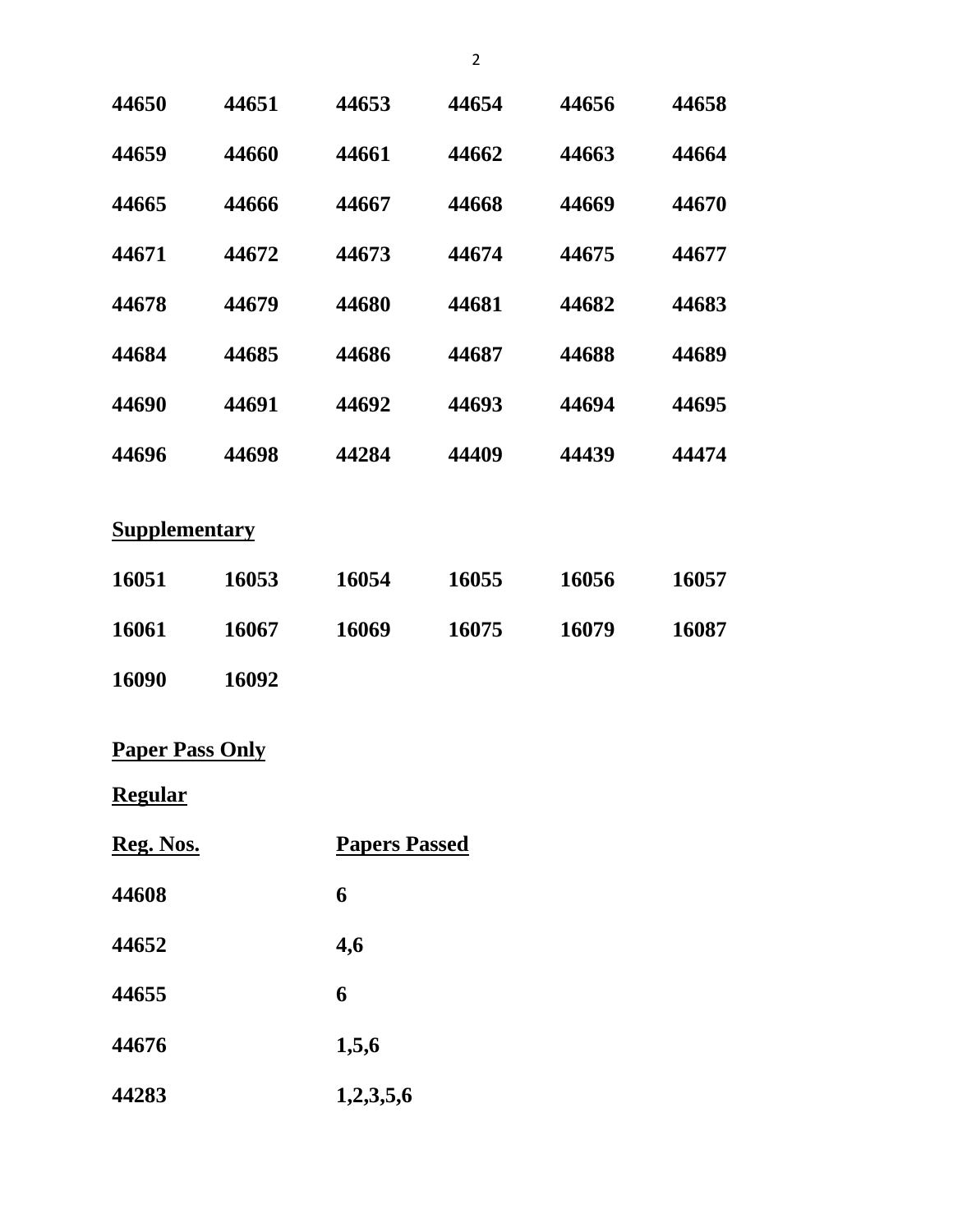| 44418 | 6   |
|-------|-----|
| 44426 | 1,6 |

# **Supplementary**

| Reg. Nos. | <b>Papers Passed</b> |
|-----------|----------------------|
| 16064     | $\mathbf{1}$         |
| 16073     | $\mathbf{1}$         |
| 16074     | 1,3                  |
| 16076     | 3                    |
| 16077     | 1,3                  |
| 16083     | 1,3                  |
| 16084     | 5                    |
| 16086     | 1,5                  |
| 16088     | 3                    |
| 16089     | 1,3                  |
| 16098     | $\mathbf{1}$         |

# **CENTRE- SREE NARAYANA LAW COLLEGE ,POOTHOTTA**

# **SEMESTER PASS**

## **Regular**

| 91301 | 91302 | 91303 | 91304 | 91305 | 91306 |
|-------|-------|-------|-------|-------|-------|
| 91308 | 91309 | 91310 | 91311 | 91313 | 91314 |
| 91315 | 91316 | 91317 | 91318 | 91319 | 91320 |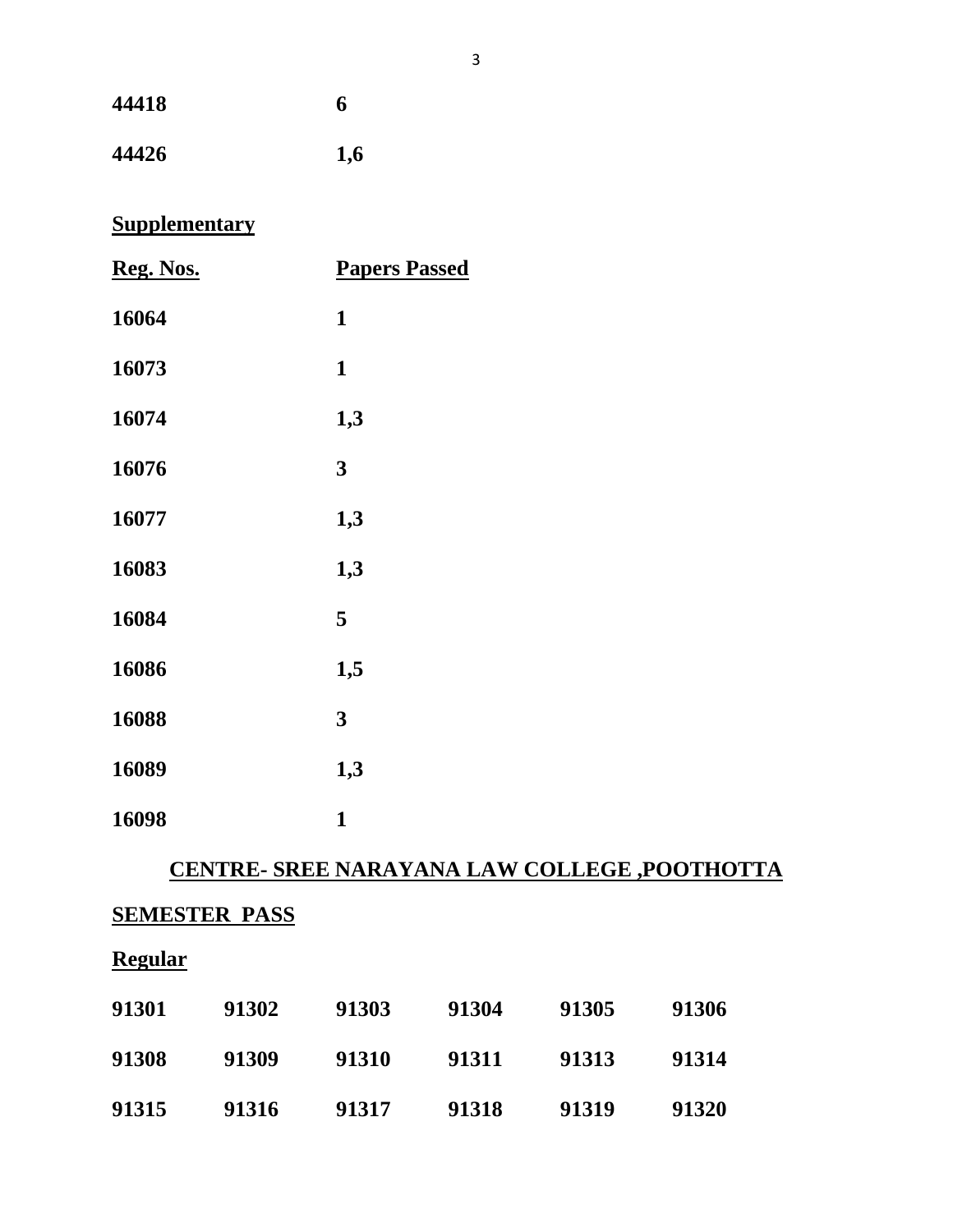| 91321                         | 91322 | 91323                | 91325 | 91326 | 91327 |
|-------------------------------|-------|----------------------|-------|-------|-------|
| 91328                         | 91330 | 91331                | 91333 | 91334 | 91335 |
| 91336                         | 91337 | 91341                | 91342 | 91344 | 91345 |
| 91347                         | 91349 | 91350                | 91351 | 91352 | 91353 |
| 91354                         | 91355 | 91356                |       |       |       |
| <b>Supplementary</b><br>16104 | 16105 | 16107                | 16111 | 16115 | 16118 |
|                               |       |                      |       |       |       |
| <b>Paper Pass Only</b>        |       |                      |       |       |       |
| <b>Regular</b>                |       |                      |       |       |       |
| Reg. Nos.                     |       | <b>Papers Passed</b> |       |       |       |
|                               |       |                      |       |       |       |
| 91307                         |       | 1,5,6                |       |       |       |
| 91312                         |       | 1,3,6                |       |       |       |
| 91324                         |       | 1,6                  |       |       |       |
| 91329                         |       | 1,2,6                |       |       |       |
| 91332                         |       | 1,4,5,6              |       |       |       |
| 91338                         |       | 5,6                  |       |       |       |
| 91339                         |       | 6                    |       |       |       |
| 91340                         |       | 4,5,6                |       |       |       |
| 91346                         |       | 1,4,5,6              |       |       |       |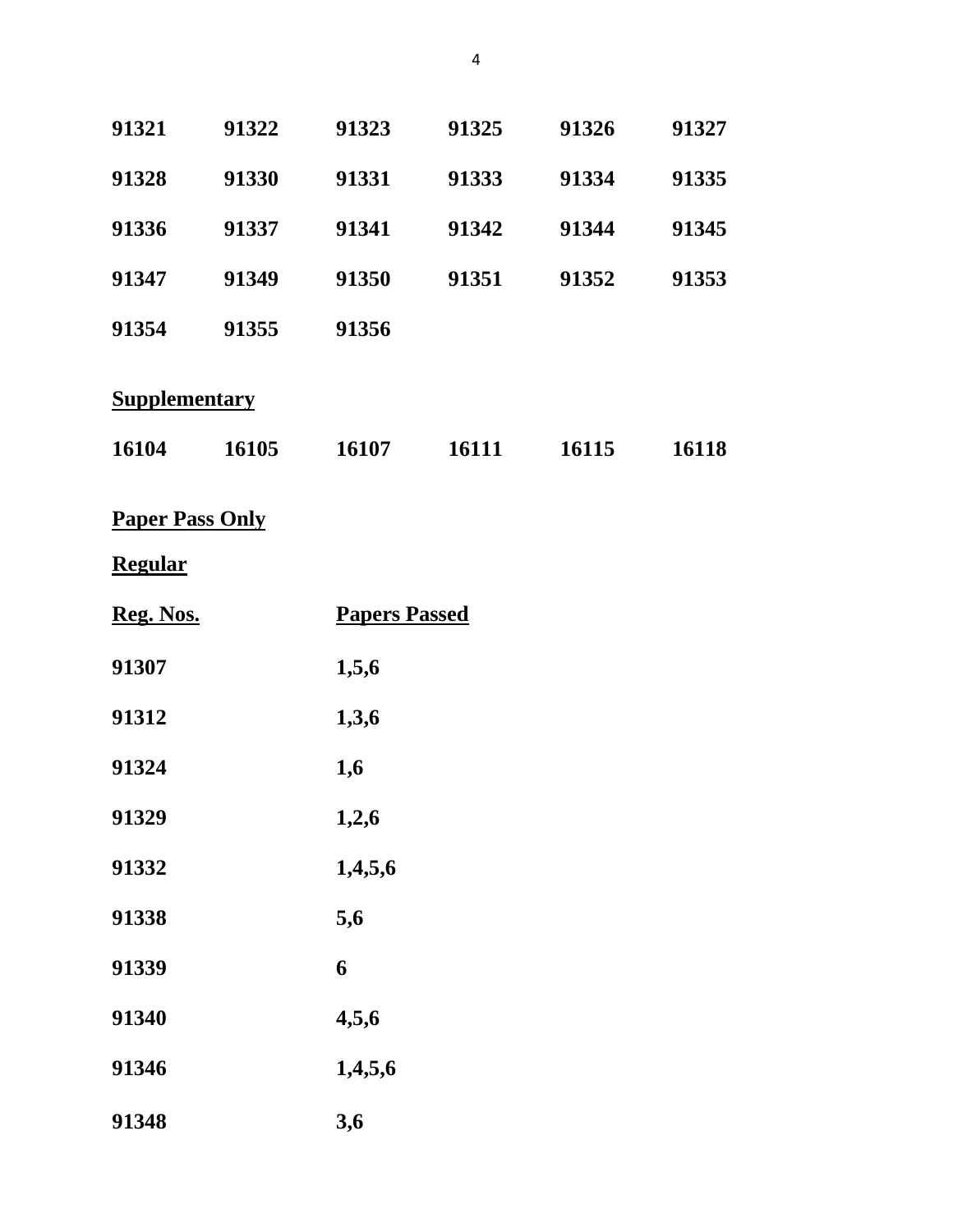| 91357 | 1,6   |
|-------|-------|
| 91358 | 2,3,6 |
| 91359 | 6     |
| 91227 | 6     |
| 91254 | 6     |

# **Supplementary**

| Reg. Nos. | <b>Papers Passed</b> |  |
|-----------|----------------------|--|
| 16102     | $\overline{2}$       |  |
| 16109     | $\mathbf{1}$         |  |
| 16112     | $\overline{2}$       |  |
| 16114     | 1                    |  |
| 16117     | 1                    |  |

## **CENTRE- AL-AZHAR LAW COLLEGE, THODUPUZHA**

### **SEMESTER PASS**

| וופ<br>ч<br>я |
|---------------|
|---------------|

| 51301 | 51303 | 51304 | 51308 | 51309 | 51310 |
|-------|-------|-------|-------|-------|-------|
| 51311 | 51312 | 51314 | 51315 | 51316 | 51317 |
| 51318 | 51319 | 51320 | 51321 | 51323 | 51328 |
| 51329 | 51330 | 51331 | 51332 | 51333 | 51334 |
|       |       |       |       |       |       |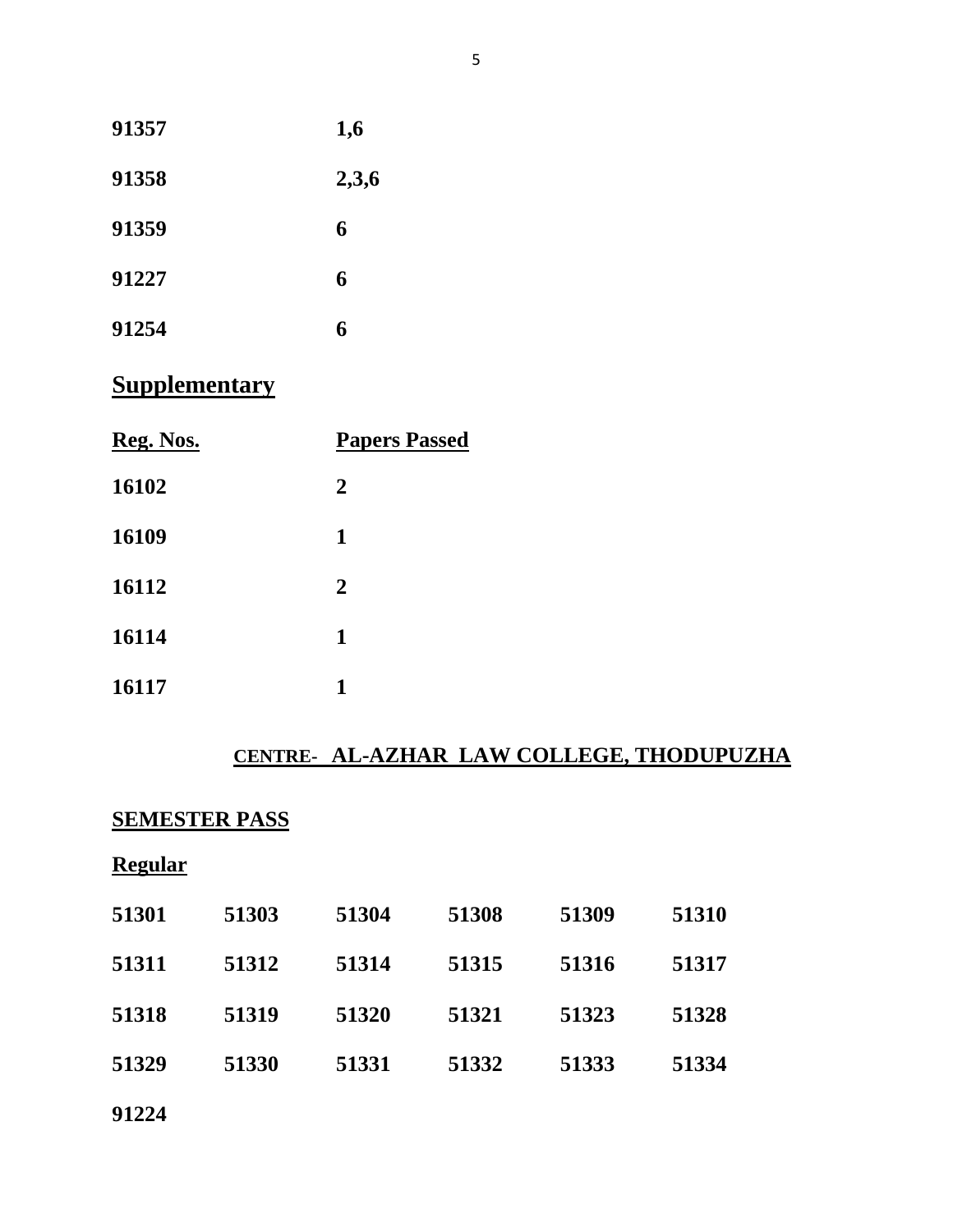# **Supplementary**

**16129 16131**

# **Paper Pass Only**

# **Regular**

| Reg. Nos. | <b>Papers Passed</b> |
|-----------|----------------------|
| 51302     | 1,2,6                |
| 51305     | 6                    |
| 51306     | 1,2,4,6              |
| 51307     | 1,6                  |
| 51313     | 1,6                  |
| 51324     | 6                    |
| 51325     | 2,4,6                |
| 51326     | 1,2,3,6              |
| 51327     | 1,6                  |
| 51336     | 1,2,6                |
|           |                      |

# **Supplementary**

| Reg. Nos.      | <b>Papers Passed</b> |
|----------------|----------------------|
| 16130          | $\mathbf{2}$         |
| Withheld 91225 |                      |